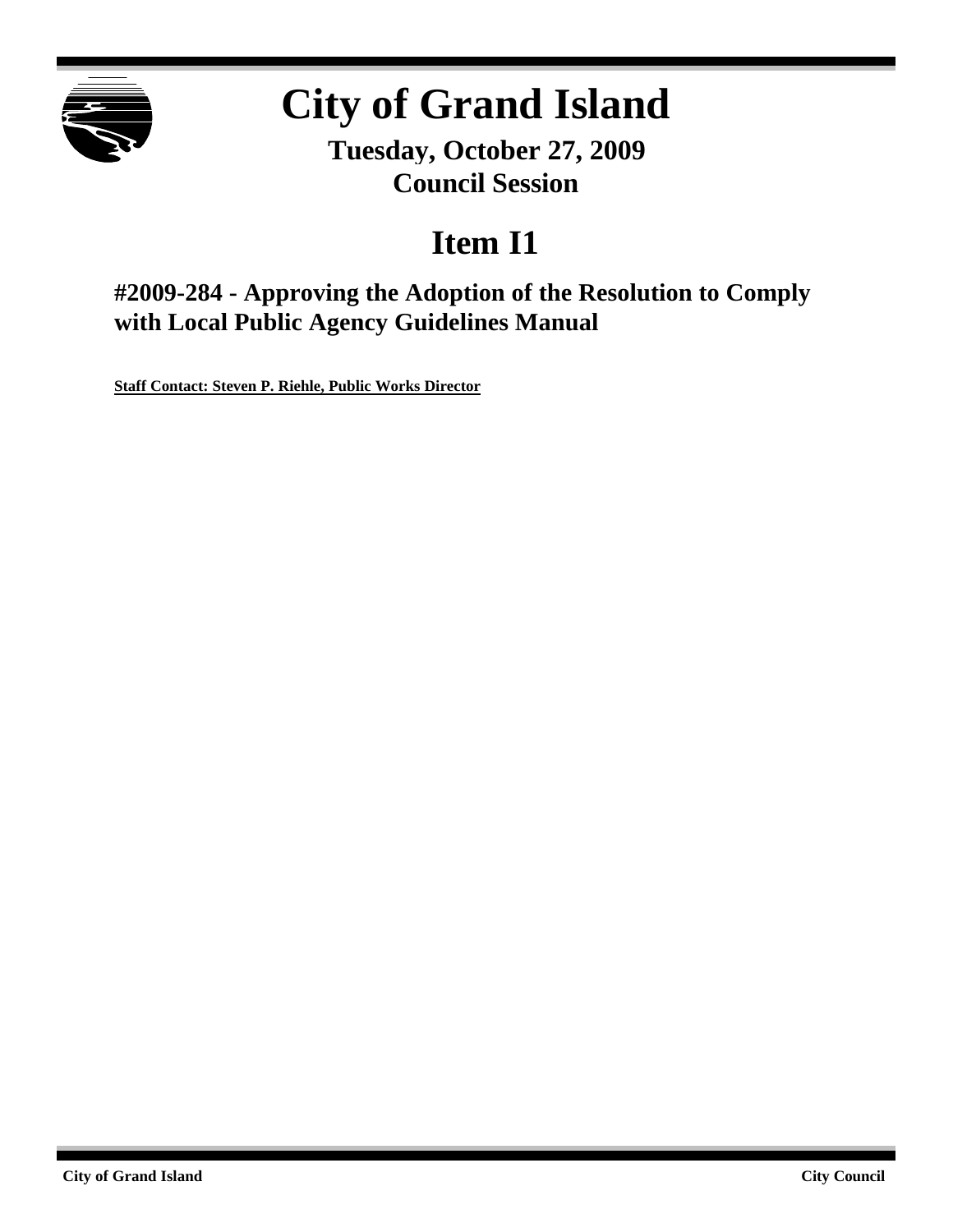## **Council Agenda Memo**

| <b>From:</b>                   | Steven P. Riehle, Public Works Director                                                          |
|--------------------------------|--------------------------------------------------------------------------------------------------|
| <b>Meeting:</b>                | October 27, 2009                                                                                 |
| Subject:                       | Approving the Adoption of the Resolution to Comply<br>with Local Public Agency Guidelines Manual |
| <b>Item <math>\#</math>'s:</b> | $I-1$                                                                                            |
| $Presenter(s):$                | Steven P. Riehle, Public Works Director                                                          |

### **Background**

Grand Island is a Local Public Agency (LPA) in the State of Nebraska receiving federal transportation funding from the Federal Highway Administration (FHWA). FHWA federal transportation funds are limited to Roadway, Bridge, and Trail Projects. As a subrecipient of federal transportation funding, the City of Grand Island is charged with the responsibility of spending these funds in accordance with Federal and State law.

The NDOR administers federal transportation funds to the LPAs as an agent of the FHWA. The reporting requirements and regulatory scrutiny associated with federal transportation funding has heightened under the passage of the American Recove ry and Reinvestment Act (ARRA) for stimulus spending. The conditions for spending and receiving federal transportation funds are detailed in the recently updated and revised "LPA Guidelines Manual" authored by the Nebraska Department of Roads (NDOR).

Failure to comply could result in the City of Grand Island being required to repay some or all the federal transportation funds expended for a project or projects. The LPAs will be required to have an in-house Responsible Charge (RC) employee that will manage the administration of each project for the LPA to assure all regulatory requirements are being met. The City presently has Manager of Engineering Services, Dave Goedeken, as a Responsible Charge on staff and who has been Certified by the NDOR.

## **Discussion**

Federal transportation funds are presently being utilized, or are projected to be utilized, on several projects in Grand Island. The federal transportation funds can be utilized for Preliminary Engineering, Environmental Submittals, Right of Way Acquisition, Utility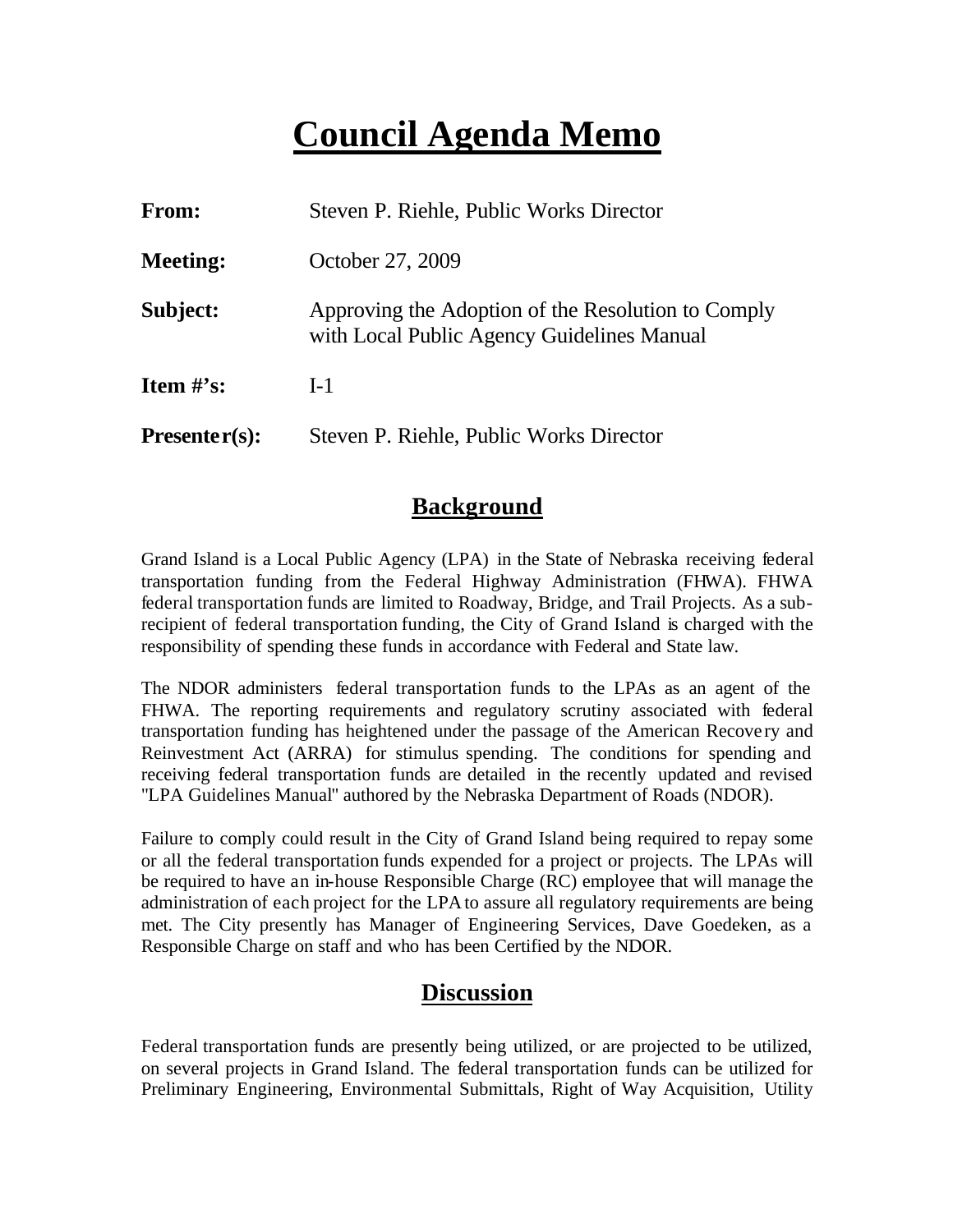Relocations, Project Construction, etc. The City presently receives approximately one million dollars per year in federal transportation funds money. Federally funded transportation projects presently in the system are listed below:

- South Locust Street Widening (Completion of 4 lanes north of I-80) o Status: Preliminary Engineering Design submitted to NDOR
- Walk to Walnut (Safe Routes to School Project) o Status: Preliminary Engineering Design
- Capital Avenue (widening from Carleton Avenue to Webb Road)
	- o Status: Under Construction
- Wasmer Detention Cell (Storm Sewer Pipes from US Highway 30 to cell)
	- o Status: Preliminary Engineering Design

These projects are presently being administered using the requirements of the LPA Guidelines Manua l. To minimize the risk of losing federal funds on projects, the NDOR has determined that all future federal aid projects be let through their letting system and the contracts will be administered through the NDOR. The LPAs will work in cooperation with the NDOR to assure the regulatory and reporting requirements are being met.

The NDOR has stipulated that LPAs receiving federal transportation funds adopt a resolution agreeing to comply with the requirements of the LPA Guidelines Manual, specifically for the following procedures:

- Consultant selection process
- National Environmental Policy Act (NEPA)
- Uniform Relocation Assistance and Real Propety Acquisition Policies Act (Uniform Act)
- Financial Management Systems (certification attached to resolution)

Passing the resolution will cause the City to adopt and bind itself to comply with all applicable federal laws including rules and regulations of the FHWA and the LPA Guidelines Manual of the NDOR.

## **Alternatives**

It appears that the Council has the following alternatives concerning the issue at hand. The Council may:

- 1. Move to approve
- 2. Refer the issue to a Committee
- 3. Postpone the issue to future date
- 4. Take no action on the issue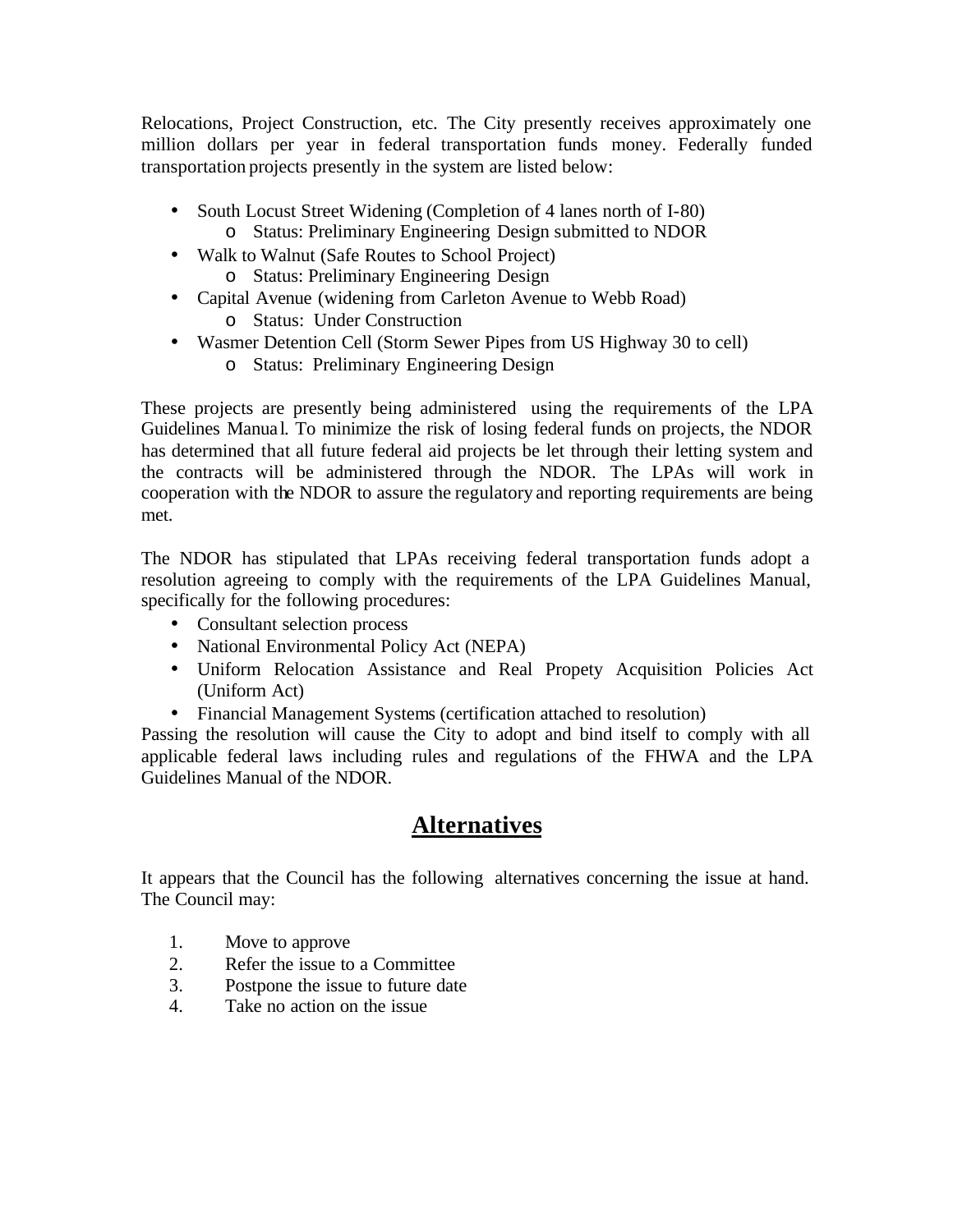## **Recommendation**

City Administration recommends that the Council approve the adoption of the resolution, agreeing to comply with the requirements of the LPA Guidelines Manual and authorize the City's Finance Director to sign the Financial Management Systems Certification.

## **Sample Motion**

Move to approve the adoption of the resolution and authorize the City Treasurer/Finance Director to sign the Financial Management Systems Certification.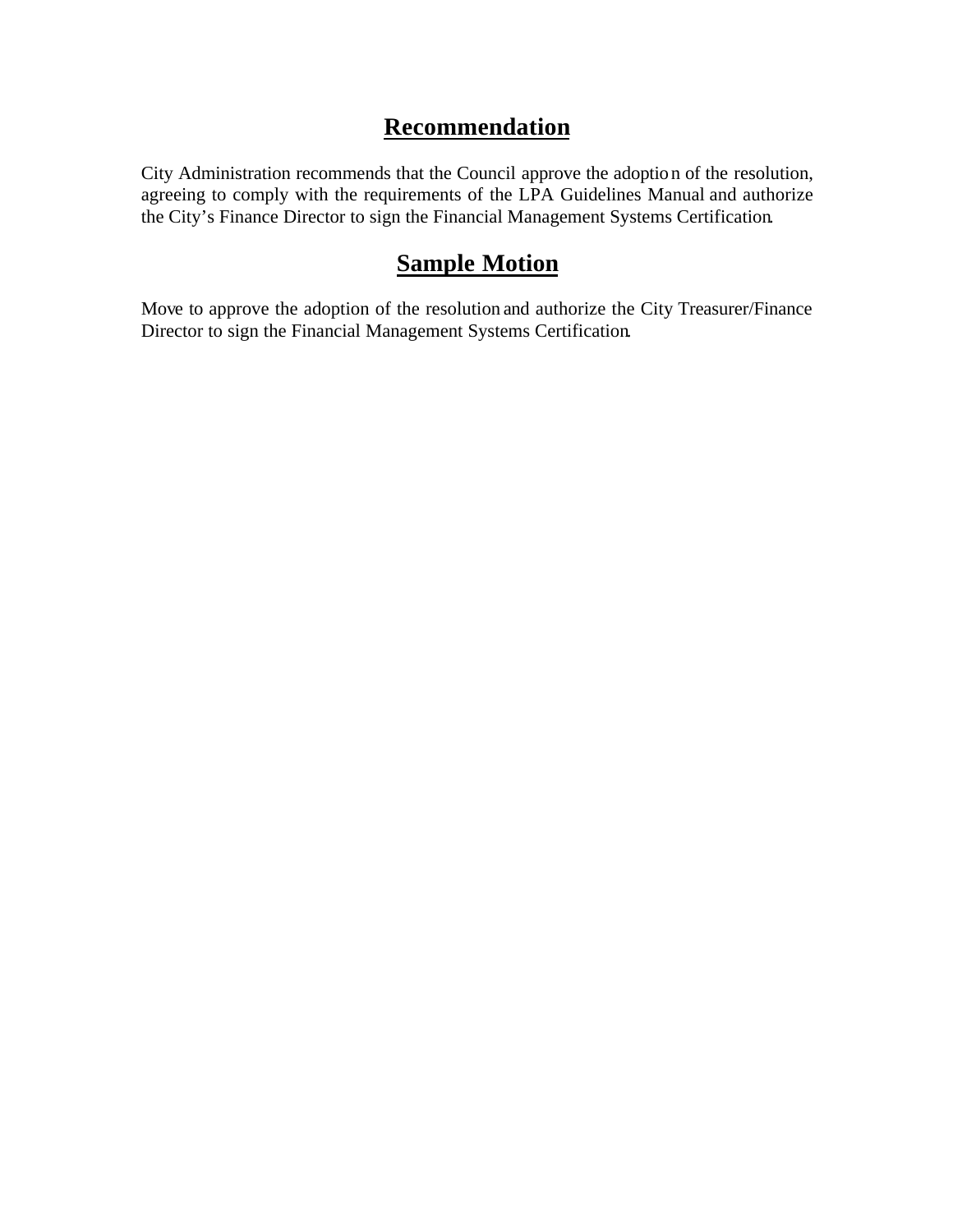#### **RESOLUTION 2009-**

### **COMBINED CONSULTANT SELECTION, NEPA, UNIFORM ACT, SIGNING OF THE FINANCIAL MANAGEMENT SYSTEMS CERTIFICATION**

 City of Grand Island Resolution No.

WHEREAS: Certain transportation facilities (roads, streets, trails, and others) in the CITY OF GRAND ISLAND have been designated as being eligible for federal funds by the Federal Highway Administration in compliance with federal laws pertaining thereto; and

WHEREAS: The CITY OF GRAND ISLAND desires to continue to participate in Federal-Aid transportation construction programs; and

WHEREAS: The Nebraska Department of Roads as a recipient of said Federal funds is charged with oversight of the expenditures of said funds; and

WHEREAS: The CITY OF GRAND ISLAND as a sub-recipient of said Federal-Aid funding is charged with the responsibility of expending said funds in accordance with Federal and State law, the rules and regulations of the Federal Highway Administration, the requirements of the Local Public Agency (LPA) Guidelines Manual of the Nebraska Department of Roads, including the Consultant Selection process as stated in the LPA Guidelines Manual, the National Environmental Policy Act (NEPA), the Uniform Relocation Assistance and Real Property Acquisition Policies Act (Uniform Act) and the maintaining of adequate Financial Management Systems; and

WHEREAS: The CITY OF GRAND ISLAND understands that the failure to meet all requirements for federal funding could lead to a project(s) being declared ineligible for federal funds, which could result in the CITY OF GRAND ISLAND being required to repay some or all of the federal funds expended for a project(s).

NOW, THEREFORE, BE IT RESOLVED BY THE MAYOR AND COUNCIL OF THE CITY OF GRAND ISLAND, NEBRASKA, that it adopts and binds itself to comply with all applicable federal law, including the rules and regulations of the Federal Highway Administration, all applicable state law and rules and regulations (Nebraska Administrative Code) and the requirements of the LPA Guidelines Manual of the Nebraska Department of Roads, including the consultant selection process as stated in the LPA Guidelines Manual, the National Environmental Policy Act (NEPA), the Uniform Relocation Assistance and Real Property Acquisition Policies Act (Uniform Act) and the maintaining of adequate Financial Management Systems.

BE IT FURTHER RESOLVED:The Mayor and Council CITY OF GRAND ISLAND does hereby designate the following as responsible for the management of the following processes:

| <b>Consultant Selection process:</b>                                                                                                              | <b>Public Works Director and</b><br>Manager of Engineering Services        |
|---------------------------------------------------------------------------------------------------------------------------------------------------|----------------------------------------------------------------------------|
| The National Environmental Policy Act (NEPA):                                                                                                     | <b>Public Works Director and</b><br><b>Manager of Engineering Services</b> |
| The Uniform Relocation Assistance<br>and Real Property Acquisition<br>Policies Act (Uniform Act):                                                 | <b>Public Works Director and</b><br>Manager of Engineering Services        |
| The following individual is hereby<br>authorized to sign the Financial<br><b>Management Systems Certification</b><br>attached to this Resolution: | Mary Lou Brown, City Treasurer/<br><b>Finance Director</b>                 |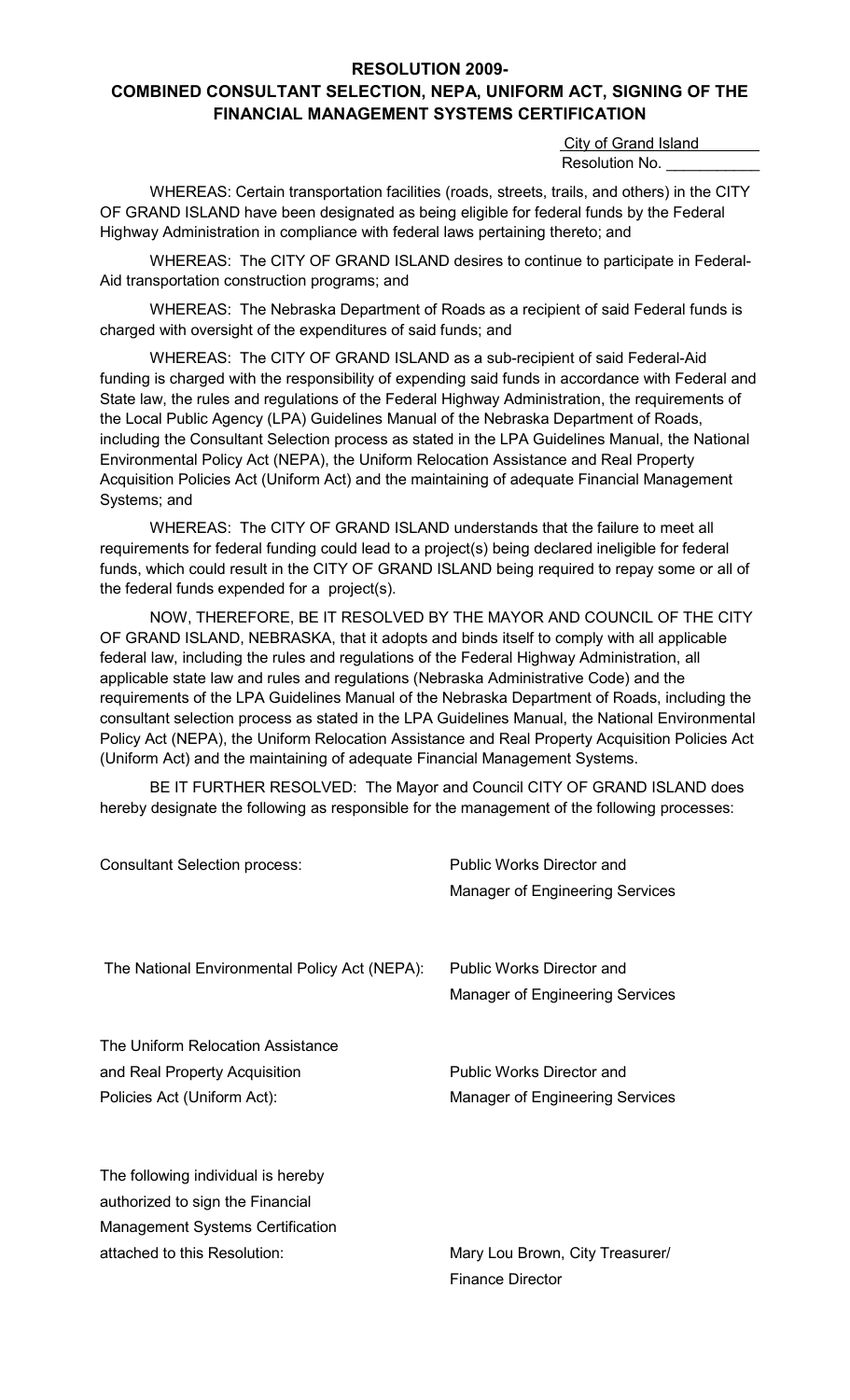Adopted by the City Council of the City of Grand Island, Nebraska, October 27, 2009.

The City Council of the CITY OF GRAND ISLAND

| Jose Zapata        | Robert Niemann      |
|--------------------|---------------------|
| Peg Gilbert        | Scott Dugan         |
| <b>Kirk Ramsey</b> | <b>Robert Meyer</b> |
| Larry Carney       | Mitch Nickerson     |
| <b>Chuck Haase</b> | John Gericke        |

| <b>Council Member</b>                            |  |  |                                    |                     |  |
|--------------------------------------------------|--|--|------------------------------------|---------------------|--|
| Moved the adoption of said resolution            |  |  |                                    |                     |  |
| Member                                           |  |  |                                    | Seconded the motion |  |
|                                                  |  |  | Roll Call: Yes No Abstained Absent |                     |  |
| Resolution adopted, signed and billed as adopted |  |  |                                    |                     |  |

Margaret Hornady, Mayor

\_\_\_\_\_\_\_\_\_\_\_\_\_\_\_\_\_\_\_\_\_\_\_\_\_\_\_\_\_\_\_\_\_\_\_\_

Attest:

RaNae Edwards, City Clerk

\_\_\_\_\_\_\_\_\_\_\_\_\_\_\_\_\_\_\_\_\_\_\_\_\_\_\_\_\_\_\_\_\_\_\_\_\_\_\_\_\_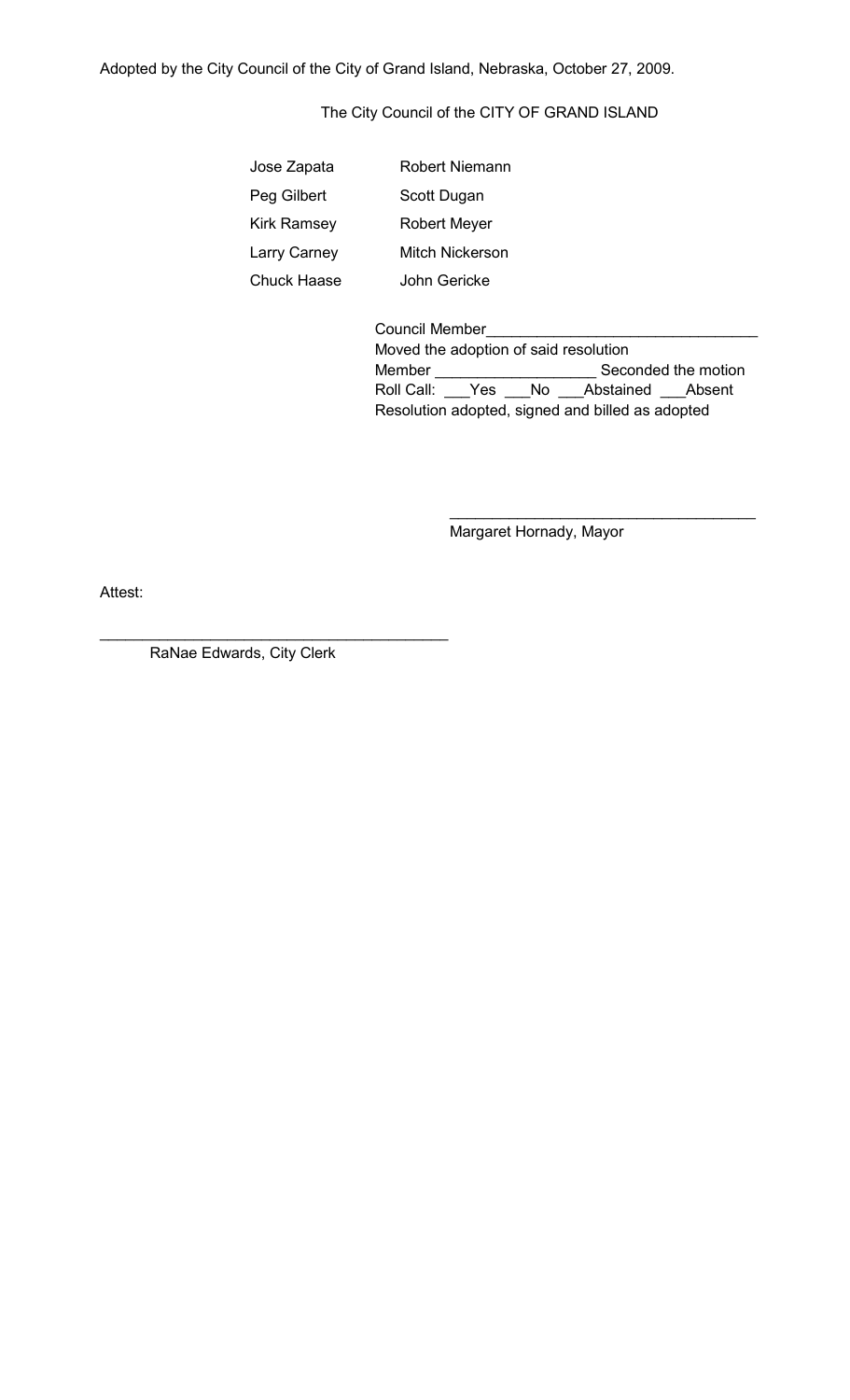## **LOCAL PUBLIC AGENCY (LPA) FINANCIAL MANAGEMENT SYSTEMS CERTIFICATION**

Name of Local Public Agency CITY OF GRAND ISLAND

#### Date: October 27, 2009

The above-named local public agency (LPA) certifies that the financial management systems and procedures used by them meet all requirements set forth by the Nebraska Department of Roads (NDOR) and the Federal Highway Administration (FHWA), and are sufficient to satisfy all applicable financial management system standards set forth in 49 CFR Part 18, Uniform Administrative Requirements for Grants & Cooperative Agreements to State & Local Governments, and all the requirements set out on the attachment to this certification document.

By signing this document, the above-named LPA certifies that the local systems and procedures provide an accurate representation of the financial transactions associated with Federal-aid projects, and that financial records are maintained for subsequent audit purposes. In the event the LPA determines that a financial transaction is not accurately shown on the LPA's financial records, the LPA agrees to notify the NDOR and FHWA and disclose and correct the details of that financial transaction. Further, if it is determined that the LPA's systems are no longer compliant with all requirements of the first paragraph of this certification then the LPA will modify their system(s) to make them compliant and submit a new certification to NDOR.

The person signing below hereby certifies that he or she is duly authorized to sign this document and that the statements contained herein are true and correct to the best of his or her knowledge and belief. This certification is submitted with an attached resolution of the governing board or council of the LPA authorizing the following individual to sign this document.

LPA's Authorized Representative

| <b>Mary Lou Brown</b>                                                                                                                         |                      |        |
|-----------------------------------------------------------------------------------------------------------------------------------------------|----------------------|--------|
| (Print Name)                                                                                                                                  | (Signature)          | (Date) |
| STATE OF NEBRASKA )                                                                                                                           |                      |        |
| )SS.                                                                                                                                          |                      |        |
|                                                                                                                                               |                      |        |
|                                                                                                                                               |                      |        |
| Subscribed, sworn to and acknowledged before me by ____________________________,                                                              |                      |        |
| this day ________ day of ________________, 2009                                                                                               |                      |        |
|                                                                                                                                               |                      |        |
| <b>SEAL</b>                                                                                                                                   |                      |        |
|                                                                                                                                               | <b>Notary Public</b> |        |
| NDOR conditionally accepts this certification pending successful completion of an audit by NDOR<br>verifying the statements contained herein. |                      |        |
| NDOR <b>NDOR</b>                                                                                                                              |                      |        |
| <b>Controller Division Head</b>                                                                                                               | Date                 |        |
| <b>NDOR</b>                                                                                                                                   |                      |        |
| <b>Local Projects Division Head</b>                                                                                                           | Date                 |        |